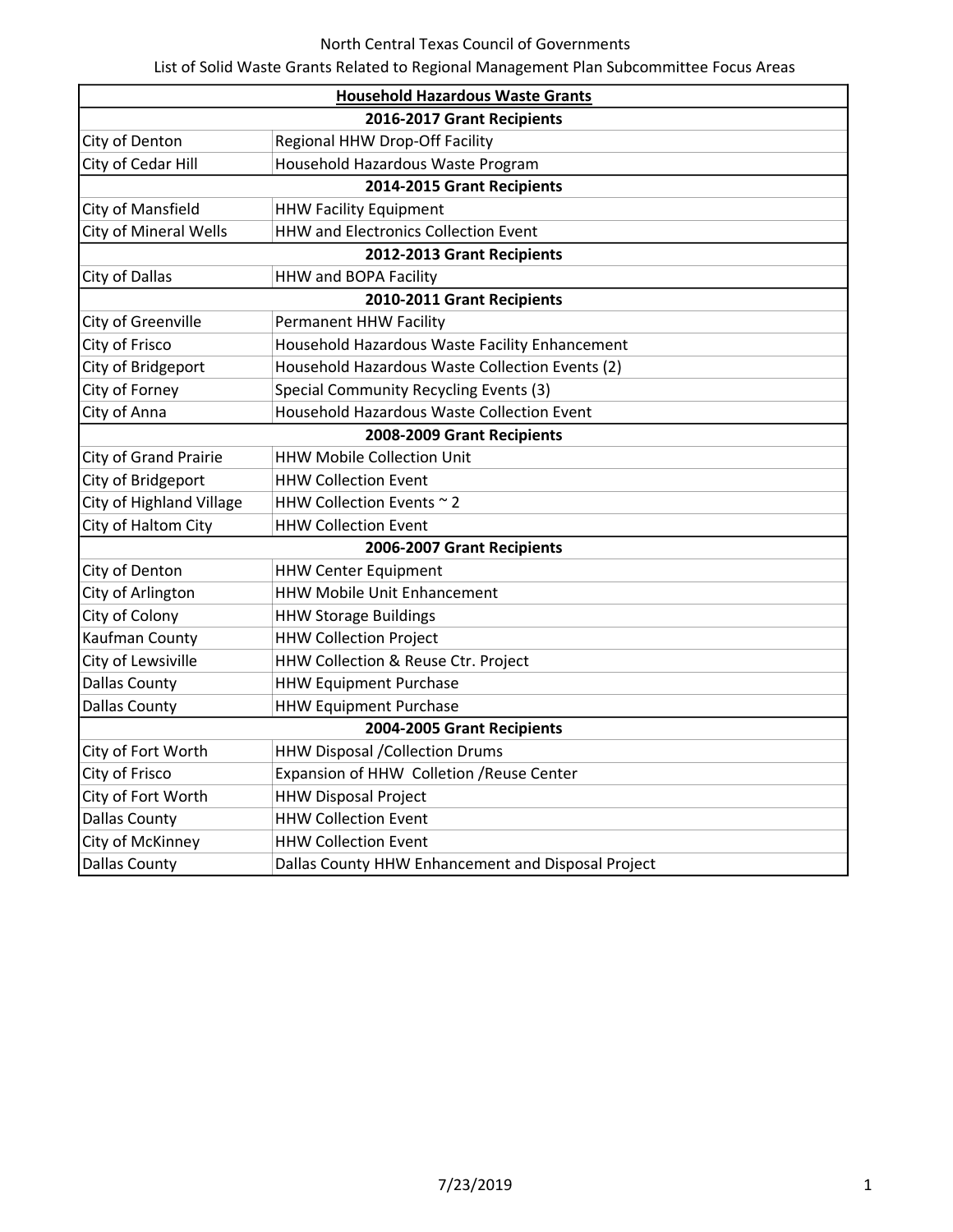|                              | <b>Illegal Dumping Cleanup and Enforcement Grants</b>                |  |
|------------------------------|----------------------------------------------------------------------|--|
| 2016-2017 Grant Recipients   |                                                                      |  |
| <b>Collin County</b>         | Environmental Education and Analysis for Illegal Dumping Enforcement |  |
| City of Lancaster            | Litter and Illegal Dumping Cleanups/Education                        |  |
| City of Mesquite             | <b>Community Cleanup Trailer</b>                                     |  |
| City of Hawk Cove            | <b>Beautify Hawk Cove</b>                                            |  |
|                              | 2014-2015 Grant Recipients                                           |  |
| City of Allen                | Clean up of Chronic Dump Sites and Equipment                         |  |
| City of Plano                | Trailer for Illegal Dumping and Education                            |  |
| Parker County                | Law Enforcement Officer and Equipment                                |  |
| 2012-2013 Grant Recipients   |                                                                      |  |
| <b>Collin County</b>         | <b>Illegal Dumping Education</b>                                     |  |
| City of Haltom City          | Local Enforcement and Illegal Dumping Education                      |  |
| <b>Ellis County</b>          | <b>Illegal Dumping Enforcement Program</b>                           |  |
| City of Forest Hill          | Clean Up Forest Hill                                                 |  |
|                              | 2010-2011 Grant Recipients                                           |  |
| City of Plano                | <b>Community Collection Events (2)</b>                               |  |
| Kaufman County               | <b>Illegal Dumping Prevention</b>                                    |  |
| City of Arlington            | Local Enforcement Surveillance Cameras                               |  |
| <b>Collin County</b>         | <b>Illegal Dumping Prevention Public Service Announcements</b>       |  |
|                              | 2008-2009 Grant Recipients                                           |  |
| City of Wylie                | Wylie Creekfest ~ Creek Clean-up                                     |  |
| Navarro County               | Local Enforcement ~ Trucks (2)                                       |  |
| City of Dallas               | Local Enforcement ~ Cameras                                          |  |
| Johnson County               | Local Enforcement ~ SW Investigator                                  |  |
| City of Wylie                | Community Clean-up Event(s)                                          |  |
| City of Azle                 | <b>Illegal Dump Clean-up</b>                                         |  |
| City of Joshua               | Community Clean-up Event(s) $\sim$ 4                                 |  |
| City of Haltom City          | City Clean-up Events (2)                                             |  |
| City of Lancaster II         | City Clean-up Events (2)                                             |  |
| 2006-2007 Grant Recipients   |                                                                      |  |
| City of Dublin               | Local Enforcement Vehicle Project                                    |  |
| City of Azle                 | <b>Local Enforcement Vehicle</b>                                     |  |
| Kaufman County               | Keeping Kaufman County Clean Project                                 |  |
| <b>Collin County</b>         | Enhancing Illegal Dumping Enforcement Project                        |  |
| City of Fort Worth           | Real Time Illegal Dumping Surveillance System                        |  |
| City of Azle                 | <b>Community Cleanup Events</b>                                      |  |
| <b>Ellis County</b>          | <b>Community Cleanup Events</b>                                      |  |
| City of Azle                 | Local Enforcement Project                                            |  |
| <b>City of Grand Prairie</b> | <b>KGPB Litter Prevention and Cleanup</b>                            |  |
| City of Allen                | Surveillance Camera System Project                                   |  |
| 2004-2005 Grant Recipients   |                                                                      |  |
| <b>Tarrant County</b>        | Illegal Dump/Litter Cleanup                                          |  |
| City of Fort Worth           | Stop Illegal Dumping Video Surveillance System Purchase              |  |
| <b>Ellis County</b>          | Comprehensive Illegal Dumping Enforcement Program                    |  |
| City of Allen                | <b>SID Education Specialist</b>                                      |  |
| City of Fort Worth           | SID Litter/Illegal Dumping Education Video                           |  |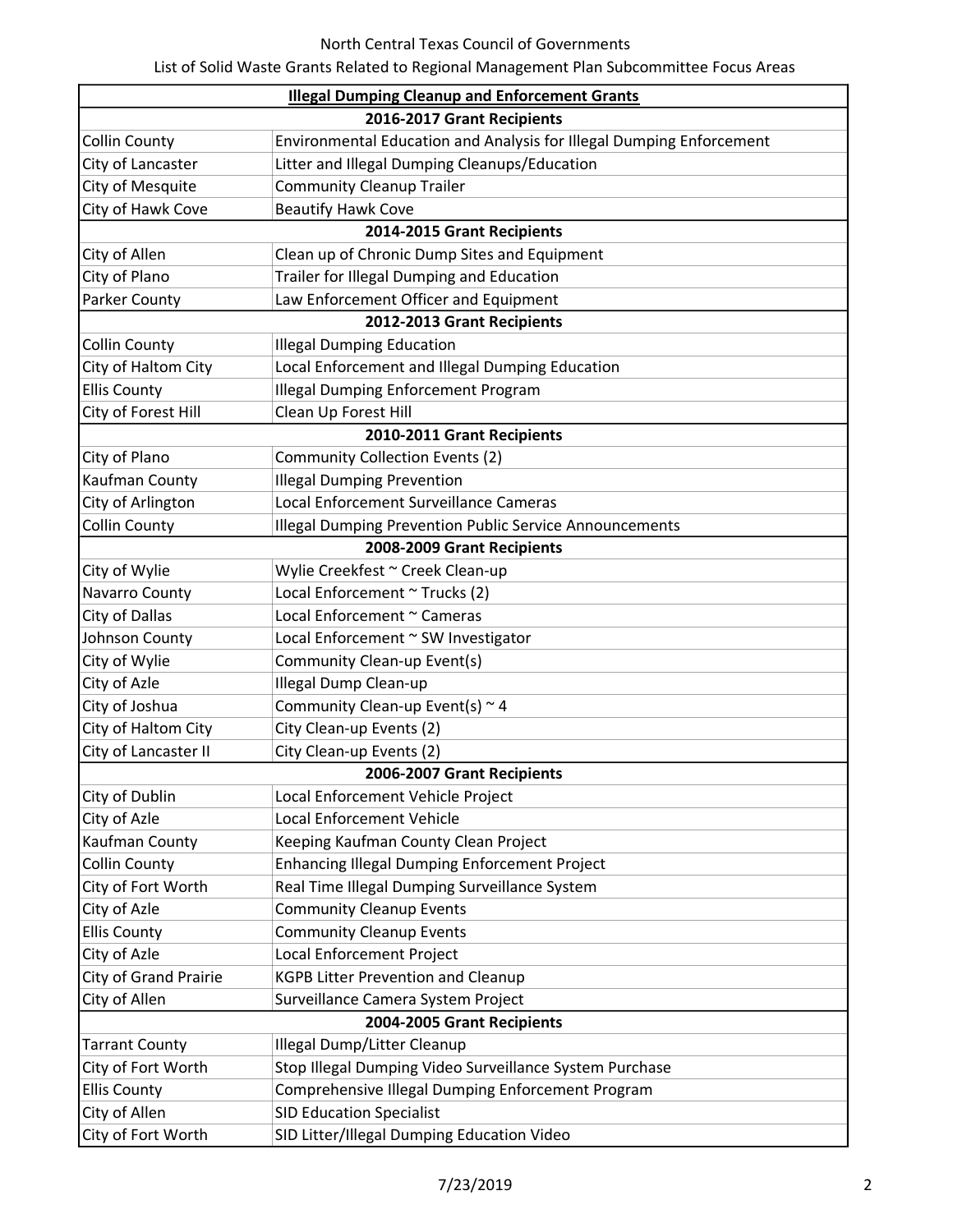## North Central Texas Council of Governments

List of Solid Waste Grants Related to Regional Management Plan Subcommittee Focus Areas

| <b>Illegal Dumping Cleanup and Enforcement Grants</b> |                                                          |  |
|-------------------------------------------------------|----------------------------------------------------------|--|
| 2004-2005 Grant Recipients                            |                                                          |  |
| Johnson County                                        | Stop Illegal Dumping Campaign                            |  |
| <b>Tarrant County</b>                                 | SID Bilingual Educational Campaign                       |  |
| <b>Ellis County</b>                                   | Re-programmed Illegal Dumping Enforcement Project        |  |
| <b>City of Dallas</b>                                 | SID Boat Cleanup in Trinity River Basin                  |  |
| City of Fort Worth                                    | Operation Clean Sweep Litter and Illegal Dumping Cleanup |  |
| City of Fort Worth                                    | SID Media Outreach to Hispanic Population                |  |
| City of Dallas                                        | SID Environmental Investigator                           |  |
| Dallas County                                         | DA's Office Environmental Crimes Investigator            |  |
| City of Allen                                         | <b>Illegal Dumping Cleanup Equipment</b>                 |  |
| City of Arlington                                     | SID in Arlington's Linear Park System                    |  |
| <b>Hood County</b>                                    | <b>Illegal Dumping Education</b>                         |  |
| City of Denton                                        | Bikebot Interactive Illegal Dumping education            |  |